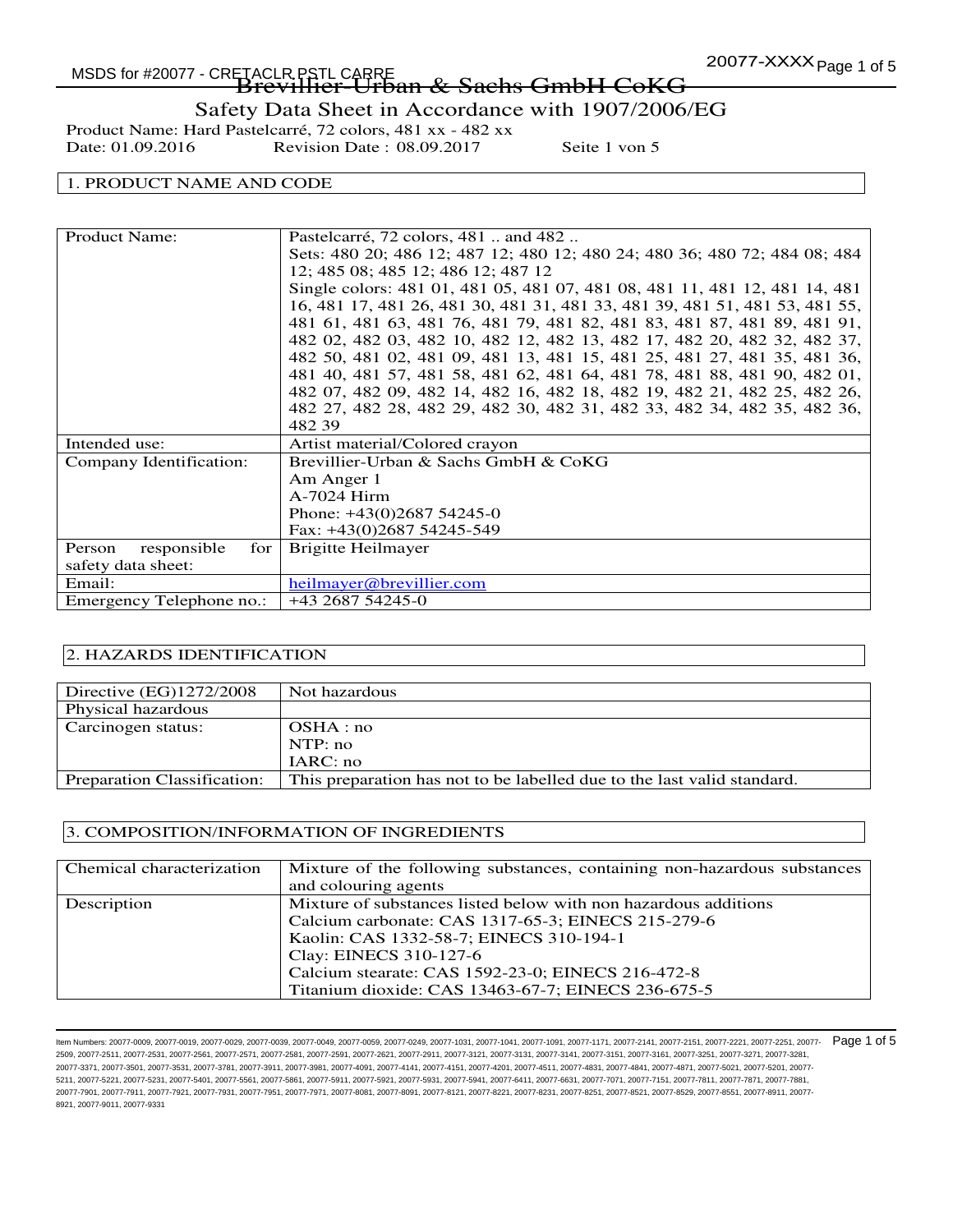Safety Data Sheet in Accordance with 1907/2006/EG

Product Name: Hard Pastelcarré, 72 colors, 481 xx - 482 xx<br>Date: 01.09.2016 Revision Date : 08.09.2017 Revision Date : 08.09.2017 Seite 2 von 5

|                      | Quartz: CAS 14808-60-7; EINECS 238-878-4             |
|----------------------|------------------------------------------------------|
|                      | Carbon black: CAS 1333-86-4; EINECS 215-609-9        |
|                      | Pigment red 112                                      |
|                      | Pigment yellow 1: CAS 2512-29-0; EINECS 219-730-8    |
|                      | Pigment yellow 3: CAS 6486-23-3; EINECS 229-355-1    |
|                      | Pigment red 122: CAS 980-26-7; EINECS 213-561-3      |
|                      | Pigment blue 15: CAS 147-14-8; EINECS 205-685-1      |
|                      | Charcoal: CAS 7440-44-0; EINECS 231-153-3            |
|                      | Pigment red 101: CAS 1309-37-1; EINECS 215-168-2     |
|                      | Pigment yellow 42: CAS 20344-49-4; EINECS 243-746-4  |
|                      | Pigment black 11: CAS 1317-61-9                      |
|                      | Pigment blue 1                                       |
|                      | Pigment violet 3                                     |
|                      | Pigment green 7: CAS 1328-53-6; EINECS 215-524-7     |
|                      | Pigment blue 15:6                                    |
|                      | Pigment yellow 83                                    |
|                      | Pigment red 146                                      |
|                      | Pigment yellow 154: CAS 68134-22-5; EINECS 268-734-6 |
|                      | Pigment red 179                                      |
|                      | Pigment red violet 19                                |
|                      | Pigment red                                          |
|                      | Pigment violet 19                                    |
|                      | Pigment red 254: CAS 84632-65-5                      |
|                      | Pigment orange 43                                    |
|                      | Pigment violet 15: CAS 12769-96-9; EINECS 235-811-0  |
|                      | Pigment red 170                                      |
|                      | Polyethylene glycol: CAS 25322-68-3                  |
|                      | Sodium carboxymethylcellulose                        |
| Dangerous components | None                                                 |
|                      |                                                      |

## 4. FIRST AID MEASURES

| <b>First Aid</b>    |                                                                  |
|---------------------|------------------------------------------------------------------|
| <b>Skin Contact</b> | Remove any contaminated clothing. Wash with soap & flowing       |
|                     | water for 15 minutes. If irritation occurs consult a physician.  |
| Eye Contact         | Irrigate with a suitable eye solution or water for ten minutes – |
|                     | obtain medical attention.                                        |
| Inhalation          |                                                                  |
| Ingestion           | Give plenty to drink if ingestion is suspected. DO NOT induce    |
|                     | vomiting and consult a physician.                                |

#### 5. FIRE-FIGHTING MEASURES

Hazard Explosive Limits: none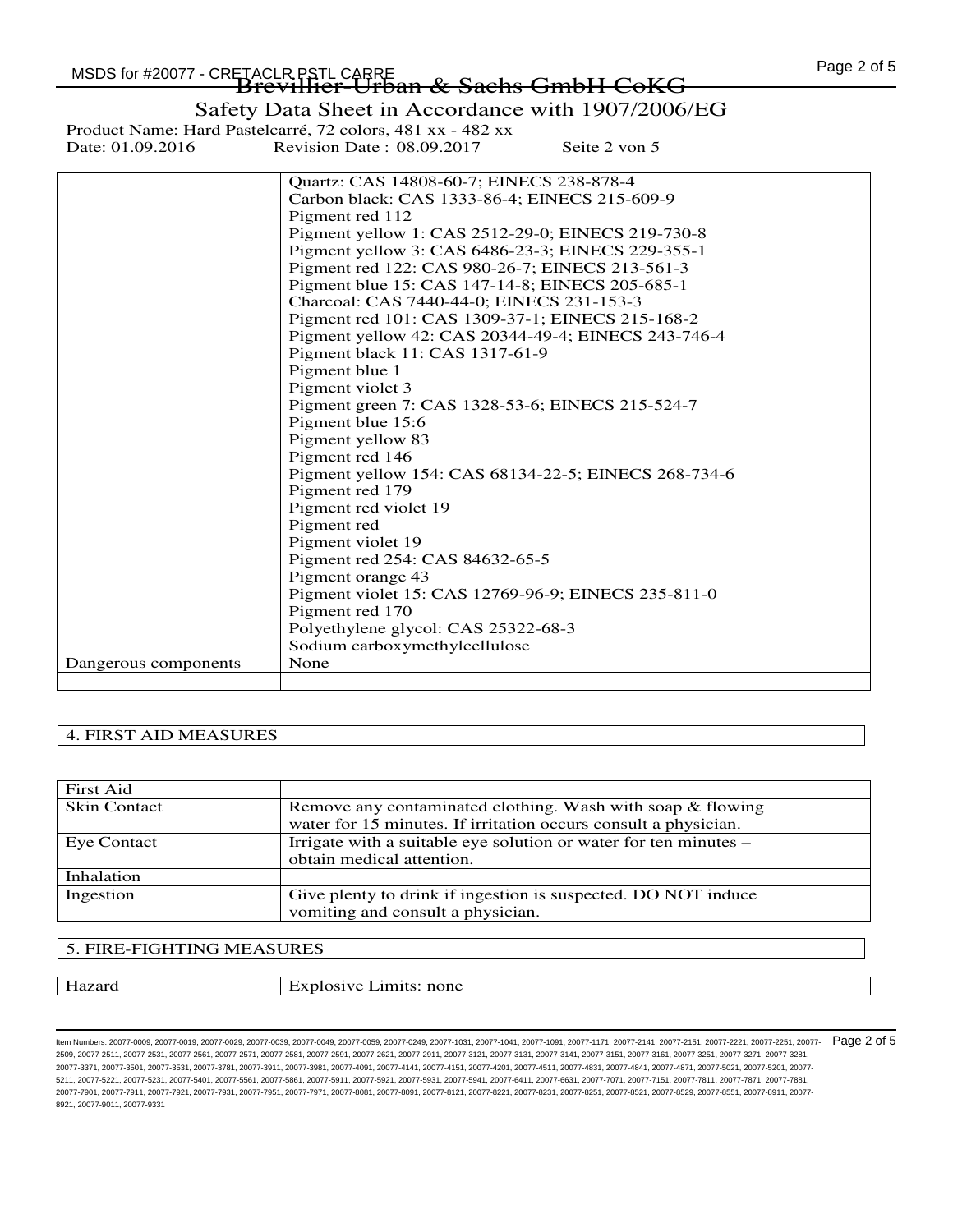# -TACLR.PSIL CARRE<br>**Brevillier-Urban & Sachs GmbH CoKG**

Safety Data Sheet in Accordance with 1907/2006/EG

Product Name: Hard Pastelcarré, 72 colors, 481 xx - 482 xx<br>Date: 01.09.2016 Revision Date : 08.09.2017 Revision Date : 08.09.2017 Seite 3 von 5

| <b>Extinguishing Media</b> | Alcohol resistance foam, water spray or fog. Dry chemical powder, carbon |
|----------------------------|--------------------------------------------------------------------------|
|                            | dioxide, sand or earth may be used for small fires only.                 |
| Media to avoid             |                                                                          |
| <b>Hazardous</b>           | Carbon Monoxide (co) can from with incomplete combustion.                |
| Combustion                 | Some Oxides of Nitrogen (NOx) and Sulphur (SOx) could be formed.         |
| <b>Products</b>            | Complete combustion will yield primarily Carbon Dioxide (CO2) and        |
|                            | Water.                                                                   |
| Protective                 | Fire fighters should wear proper protective equipment and selfcontained  |
| Equipment                  | breathing apparatus with full face-piece                                 |
| Additional                 | Move exposed containers from fire area if it can be done without risk.   |
| Information                | Use water to keep fire-exposed containers cool.                          |

| <b>6. ACCIDENTAL RELEASE MEASURES</b> |                                                                           |
|---------------------------------------|---------------------------------------------------------------------------|
|                                       |                                                                           |
| Personal                              | Avoid contact with skin and eyes.                                         |
| Precautions                           |                                                                           |
| Environmental                         | Prevent contamination of soil and water.                                  |
| <b>Precautions</b>                    | Refer to Sections 8.0 and 13.0 for additional information on Exposure and |
|                                       | Disposal.                                                                 |

## 7. HANDLING AND STORAGE

| Handling | Avoid contact with eyes, skin and clothing, avoid in gestion and inhalation. |
|----------|------------------------------------------------------------------------------|
| Storage  | Keep away from direct sunlight and other sources of heat. Keep away          |
|          | from oxidizing agents. Do not smoke in storage areas.                        |
| Product  | Do not empty into drains.                                                    |
|          | Store at $25^{\circ}$ C under dry conditions.                                |

## 8. EXPOSURE CONTROLS/PERSONAL PROTECTION

| <b>Exposure Limit Values</b>  | Not available                                 |
|-------------------------------|-----------------------------------------------|
| Exposure control              | Not available                                 |
| <b>Personal Protection</b>    |                                               |
| <b>Hand Protection</b>        |                                               |
| Eye Protection                |                                               |
| <b>Skin Protection</b>        |                                               |
| Additional                    | Do not permit smoking whilst product is used. |
| <b>Environmental Exposure</b> | See Section 12 for detailed information       |

## 9. PHYSIKAL AND CHEMICAL PROPERTIES

Odour Ethereal Appearance | Colored solid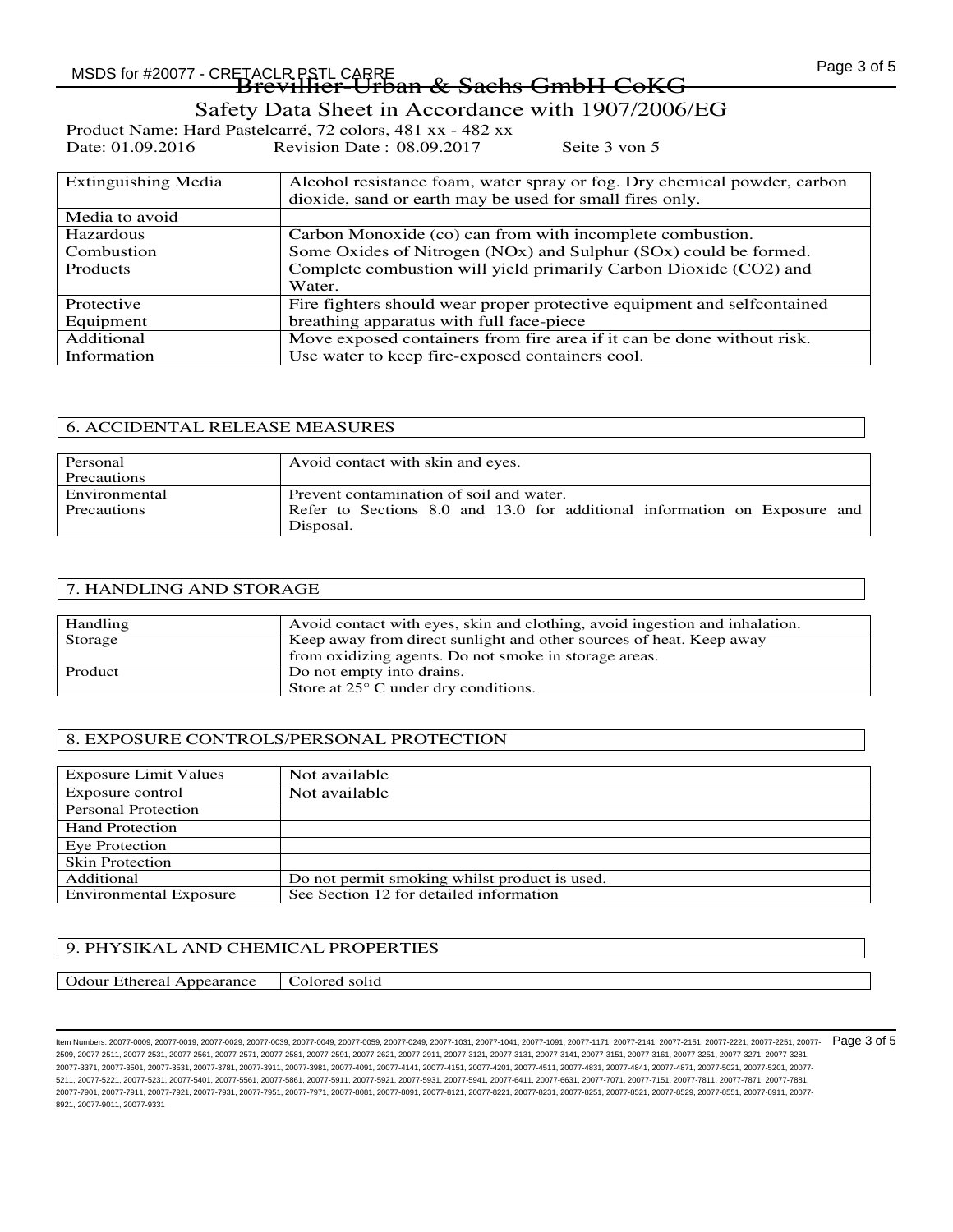-TACLR.PSIL CARRE<br>**Brevillier-Urban & Sachs GmbH CoKG** 

Safety Data Sheet in Accordance with 1907/2006/EG

Product Name: Hard Pastelcarré, 72 colors, 481 xx - 482 xx<br>Date: 01.09.2016 Revision Date : 08.09.2017 Revision Date : 08.09.2017 Seite 4 von 5

| Colour                      | As per color                                 |
|-----------------------------|----------------------------------------------|
| Ph Value                    | Not applicable                               |
| <b>Boiling Point /Range</b> | Not applicable                               |
| <b>Flash Point</b>          | Not applicable                               |
| Auto-ignition               |                                              |
| <b>Explosive Properties</b> | This preparation is not considered explosive |
| Explosive Limits :          | Not applicable                               |
| Vapour Pressure             | None                                         |
| <b>Relative Density</b>     |                                              |
| Solubility                  | Dispersible                                  |
| Viscosity                   | Not applicable                               |
| <b>Water Solubility</b>     | Dispersible                                  |

## 10. STABILITY AND REACTIVITY

| Conditions to Avoid     | Considered a Stable Product.                                                        |
|-------------------------|-------------------------------------------------------------------------------------|
| Materials to Avoid      | Can also react with acid chlorides, acid anhydrides.                                |
| Hazardous Decomposition | May give of irritant / toxic fumes if involved in a fire. Primarily forms oxides of |
|                         | carbon during combustion.                                                           |

## 11. TOXIOLOGICAL INFORMATION

| <b>Acute Effects</b> | Eyes may cause Lacrimation, Redness, Pain, Blurred Vision                                         |
|----------------------|---------------------------------------------------------------------------------------------------|
|                      | Ingestion may cause abdominal Pain, Sore Throat, Drowsiness, Headache                             |
| Target Organ Effects | Sensitisation Allergic skin reaction / dermatitis could occur with misuse of this<br>preparation. |

## 12. ECOLOGICAL INFORMATION

| Ecotoxicity                   | Not applicable |
|-------------------------------|----------------|
| Mobility                      | Not applicable |
| Persistence and Degradability | Biodegradable  |
| Bio accumulative potential    | Not applicable |
| Other Adverse effects         | Not applicable |

## 13. DISPOSAL CONSIDERATIONS

Dispose of spilled material and containers in accordance with State and Local regulations for waste. State or Local regulations are complex and subject to change so should be consulted by the owner of the waste prior to disposal.

## 14. TRANSPORT INFORMATION

| UN No:                       |                                                         |
|------------------------------|---------------------------------------------------------|
| <b>Proper Shipping Name:</b> |                                                         |
| ADR, IATA, IMDG              | Not classified as dangerous in the meaning of transport |